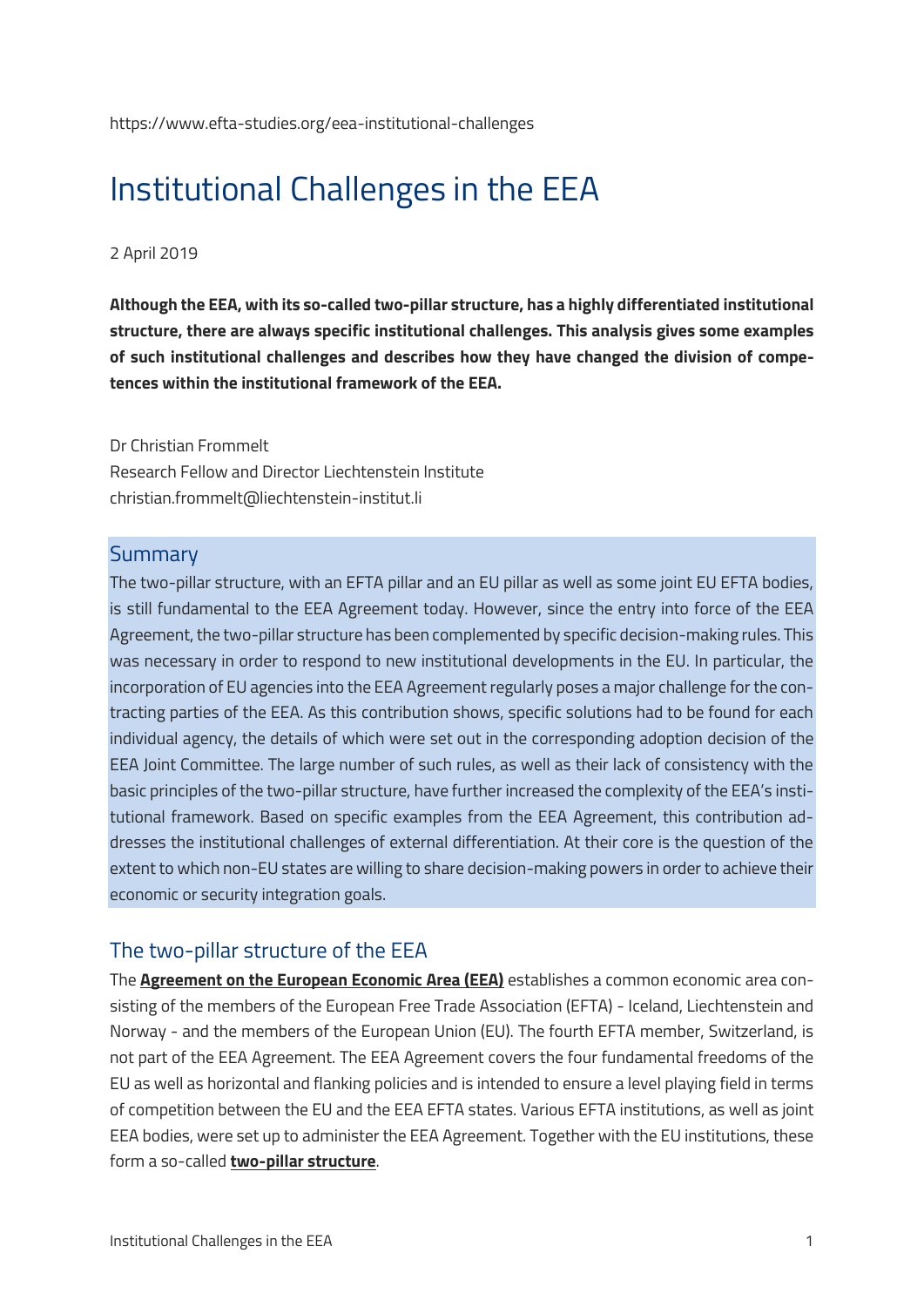The two-pillar structure is **[essential for an understanding of the EEA](https://www.efta-studies.org/eea-two-pillar-structure)** and for an **[assessment of its](https://www.efta-studies.org/blog/eu-und-ewr-efta-staaten-unterschiedliche-prinzipien)  [functioning](https://www.efta-studies.org/blog/eu-und-ewr-efta-staaten-unterschiedliche-prinzipien)**. The institutional framework of the EEA is meant to ensure the homogeneity of EU and EEA law. However, the institutions of the EU and EFTA pillars are not identical and the EEA does not provide for the same degree of political integration as the EU. In particular, the EEA EFTA states have not conferred substantial legislative powers on the EFTA institutions. Moreover, Iceland and Norway are constitutionally unable to transfer substantial legislative powers to EU institutions.

## Challenges in the incorporation of new EU law

Various problems in the day-to-day administration of the EEA Agreement can be seen as the result of the two-pillar structure and thus as institutional challenges. Such "two-pillar issues" arise, for example, when a new EU act that confers operational, executive and quasi-legislative tasks on an EU institution has to be incorporated into the EEA Agreement. EU acts with such institutional requirements must then be adapted to the specific characteristics of the EEA's two-pillar structure for their application in the EFTA states. For this purpose, the tasks and responsibilities of an EU institution are assigned to an EFTA institution. Hence, when an EU legal act confers certain competences on the European Commission, those competences must likewise be conferred to the **[EFTA](http://www.eftasurv.int/)  [Surveillance Authority \(ESA\)](http://www.eftasurv.int/)**, the **[Standing Committee](https://www.efta.int/eea/eea-institutions/standing-committee)** of the EEA EFTA states and the national authorities of the EEA EFTA states for their application in the EEA EFTA states.

The majority of the EU acts incorporated into the EEA Agreement fitted well into the existing institutional structure of the EEA. For all the others, however, specific adaptations had to be agreed. Such two-pillar issues concern, among other things: i) the participation of the EEA EFTA states in the EU bodies and their committees; ii) the power of the EU and its bodies to make legally binding decisions that are addressed to the EEA EFTA states; iii) the extent to which the European Commission has to support the ESA when it makes specific decisions addressed to the EEA EFTA states; (v) whether the EFTA Court or the CJEU is the competent body for jurisdiction; (vi) and the possibility for the EEA Joint Committee to settle political disputes.

These institutional issues were mostly negotiated on a case-by-case basis. As a result, the agreed solution is only relevant for the specific legal act at stake. Due to this case-by-case approach a number of case-specific rules for decision-making and monitoring in the EEA have been added to the EEA's two-pillar structure, while its basic structure has been maintained. The negotiations on such institutional issues were often lengthy and tied up many resources. However, the case-bycase approach was simply unavoidable, as each EU act is unique. This applies both to the institutional requirements included in an EU legal act and to its economic and political relevance.

Despite this case-by-case approach it is possible to a certain degree to systematise the various institutional challenges in the EEA. An attempt to do so will be made in the following sections, in which I will focus on challenges related to the decision-making powers of EU agencies, market authorisation and the imposition of fines and other penalties. Before this, however, I will briefly explain **[Protocol 1 to the EEA Agreement on horizontal adaptations](https://www.efta.int/legal-texts/eea/protocols-to-the-agreement)**.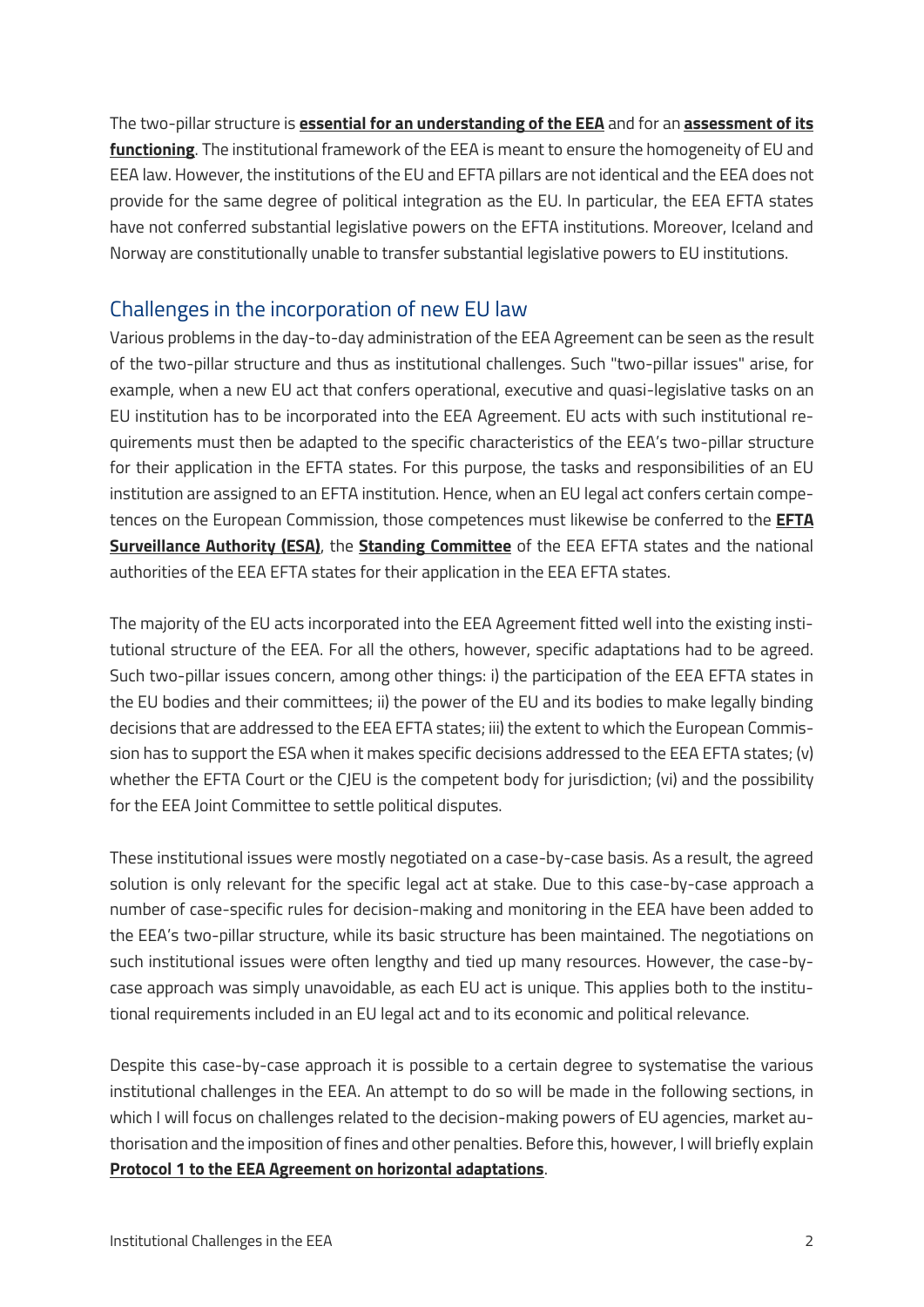## Protocol 1 on horizontal adaptations

In general, the scope of a new EU act to be incorporated into the EEA Agreement is identical in the EU and in the EEA. However, in order to maintain the two-pillar structure of the EEA, Protocol 1 to the EEA Agreement specifies how the EU acts incorporated into the EEA Agreement are to be applied in principle. For example, where an EU act contains references to nationals of EU member states, these references shall for the purposes of the EEA Agreement be understood to be references also to nationals of the EEA EFTA states. The same applies to references to territories or languages in an EU act. In addition, the functions of the European Commission "in the context of procedures for verification or approval, information, notification or consultation and similar matters shall for the EFTA States [EEA EFTA states] be carried out according to procedures established among them". In practice, these tasks are carried out by the Standing Committee in the EFTA pillar.

Protocol 1 applies to all acts incorporated into the EEA Agreement unless either sectoral or specific adaptations to an act provide for the contrary. It prevents the need for recurrent adaptations for EEA specific provisions of an EU act when incorporating such EU acts into the EEA Agreement. However, as mentioned above, in some cases such EEA specific adaptations may be necessary in order to preserve the two-pillar structure of the EEA. The legal and political relevance of those adaptations is limited to the specific legal act. Hence, such adaptations are without prejudice to the EEA Agreement and its institutions. To make this clear, the EEA EFTA states have often adopted a joint declaration in parallel with the adoption of EEA specific adaptations.

## Legally binding decisions

Over the last 15 years, the number of **[EU agencies and other decentralised bodies](https://europa.eu/european-union/about-eu/agencies_en)** has increased significantly. These institutions are separate legal entities from the EU institutions and carry out certain tasks under EU law. Many of these tasks are also EEA relevant, which is why these bodies are usually incorporated into the EEA Agreement. However, there are no institutions in the EFTA pillar that correspond to the EU agencies. Consequently, the legal framework of the EU agencies for the purpose of the EEA Agreement is regulated in the corresponding decision of the EEA Joint Committee.

A challenge for the two-pillar structure occurs when these EU agencies or decentralised bodies have the competence to take binding decisions. According to the logic of the two-pillar structure, this competence must be located within the EFTA pillar with regard to the EEA EFTA states. This also applies in the event that in an EEA EFTA states a legal appeal is made against such decisions.

An example of institutional challenges related to decentralised EU institutions is the participation of the EEA EFTA States in the **[European System of Financial Supervisors](http://www.europarl.europa.eu/factsheets/en/sheet/84/europaisches-system-der-finanzaufsicht-esfs-)**, which is composed of the **[European Systemic Risk Board](https://www.esrb.europa.eu/home/html/index.en.html)** and the three European Supervisory Authorities: the **[European](https://eba.europa.eu/languages/home_en)  [Banking Authority \(EBA\)](https://eba.europa.eu/languages/home_en)**, the **[European Insurance and Occupational Pensions Authority \(EIOPA\)](https://europa.eu/european-union/about-eu/agencies/eiopa_en)**, and the **[European Securities and Markets Authority \(ESMA\)](https://www.esma.europa.eu/)**. These European Supervisory Author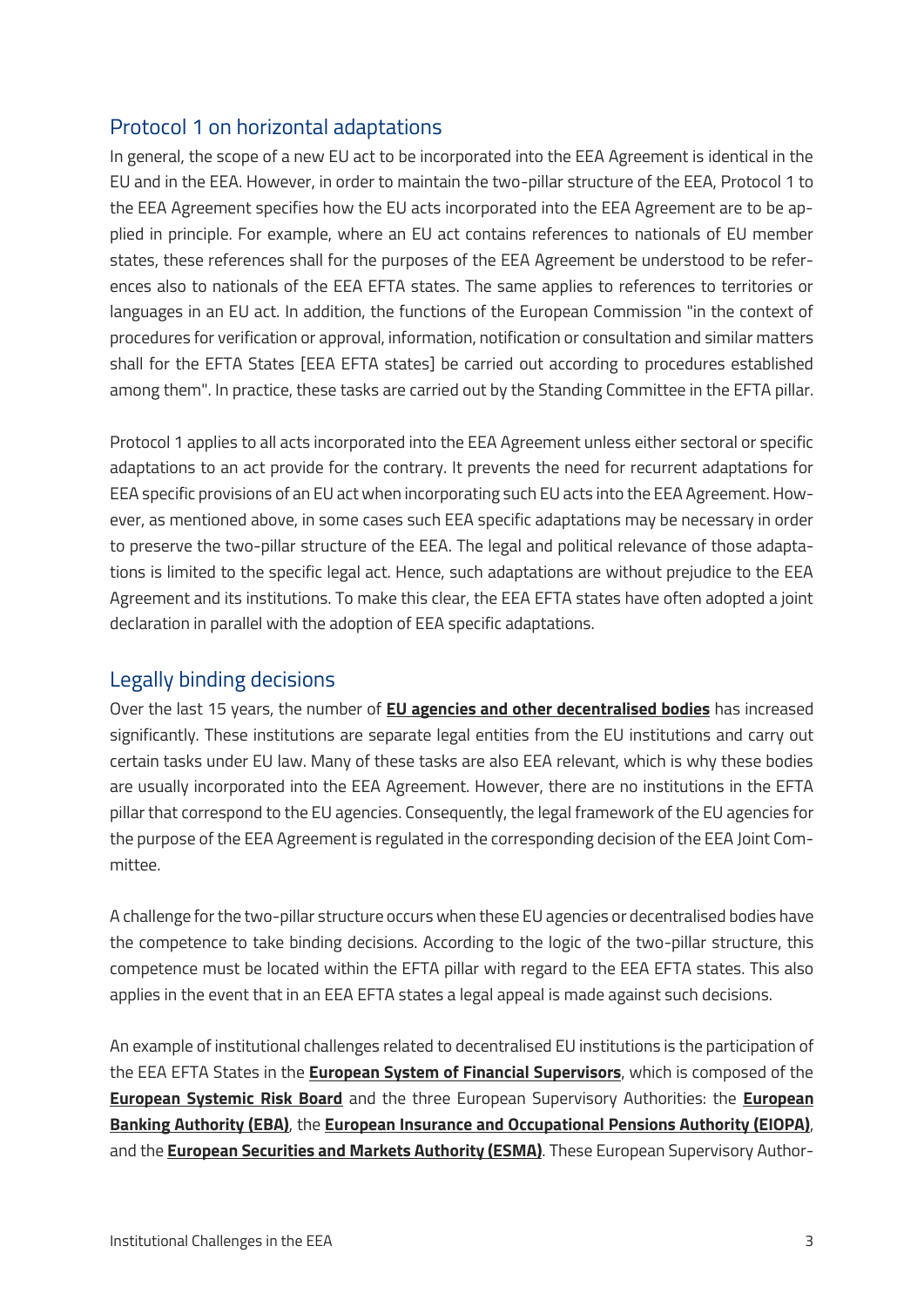ities may adopt binding individual decisions addressed to competent national authorities and financial market institutions or participants. The European Supervisory Authorities are empowered to (i) take decisions to temporarily restrict or even prohibit certain financial market activities if they jeopardise the orderly functioning of the EU financial market, (ii) take decisions requiring financial market participants to implement and comply with the relevant EU requirements, (iii) take emergency measures or (iv) settle disagreements between competent authorities.

In October 2014, **[the finance ministers of the three EEA EFTA states and the EU states](https://www.llv.li/files/sewr/ST_14178_2014_REV_1_EN.pdf)** agreed on the broad lines of the incorporation of the European Supervisory Authorities into the EEA Agreement. In September 2016, after more than five years of intensive negotiations, the contracting parties finally incorporated the European Supervisory Authorities into the EEA Agreement. However, this required several EEA-specific adaptations (more than 50 for each authority; see JCDs **[199/2016](https://www.efta.int/sites/default/files/documents/legal-texts/eea/other-legal-documents/adopted-joint-committee-decisions/2016%20-%20English/199-2016.pdf)**; **[200/2016](https://www.efta.int/sites/default/files/documents/legal-texts/eea/other-legal-documents/adopted-joint-committee-decisions/2016%20-%20English/200-2016.pdf)**; **[201/2016](https://www.efta.int/sites/default/files/documents/legal-texts/eea/other-legal-documents/adopted-joint-committee-decisions/2016%20-%20English/201-2016.pdf)**) and an amendment to the **[Surveillance and Court Agreement](https://www.efta.int/legal-texts/the-surveillance-and-court-agreement/agreement-annexes-and-protocols)  [\(SCA\)](https://www.efta.int/legal-texts/the-surveillance-and-court-agreement/agreement-annexes-and-protocols)**. These adaptations and amendments provide that all decisions in the framework of the European Supervisory Authorities shall be taken by the ESA on the basis of drafts prepared by the relevant European Supervisory Authority on its own initiative or at the request of the ESA. In other words, although the ESA will act in complete independence according to the adaptation text, it will in fact only 'rubber-stamp' the draft decisions submitted to it by the relevant EU authority (see Fredriksen & Franklin 2015: 679). This "docking" of the EFTA pillar to the EU was necessary to counteract the risk of a differing application and interpretation of the EEA rules in the EFTA and EU pillars. In return, the EEA EFTA states and representatives of the ESA are granted extensive participation rights in the bodies of the three EU financial supervisory authorities – but always without a specific right to vote.

A similar solution was agreed when **[Regulation \(EU\) No 713/2009 establishing an Agency for the](https://eur-lex.europa.eu/legal-content/EN/TXT/?qid=1551099963894&uri=CELEX%3A32009R0713)  [Cooperation of the Energy Regulators \(ACER\)](https://eur-lex.europa.eu/legal-content/EN/TXT/?qid=1551099963894&uri=CELEX%3A32009R0713)** was incorporated. Here too, the ESA was issuing a decision addressed to the national authorities of the EEA EFTA states based on a draft prepared by ACER (**[JCD 93/2017](https://www.efta.int/sites/default/files/documents/legal-texts/eea/other-legal-documents/adopted-joint-committee-decisions/2017%20-%20English/093-2017.pdf)**). Moreover, the adaptation text explicitly states that proceedings can be brought before the EFTA Court against such a decision by the ESA.

## Market authorisation

Sensitive products cannot be placed on the market without prior control and therefore require marketing authorisation. To this end, the EU stipulates authorisation requirements and procedures for different types of products.

Since the entry into force of the EEA Agreement, institutional questions have regularly been raised with regard to the regulations that form the basis of market authorisation for a product. This applies in particular to centralised authorisation systems, where the authorisation is granted by the European Commission or an EU agency and not by the EU member states. If such market authorisations do not fall under Protocol 1 of the EEA Agreement and cannot be treated as simple administrative provisions that do not need to be incorporated into the EEA Agreement, the incorporation of the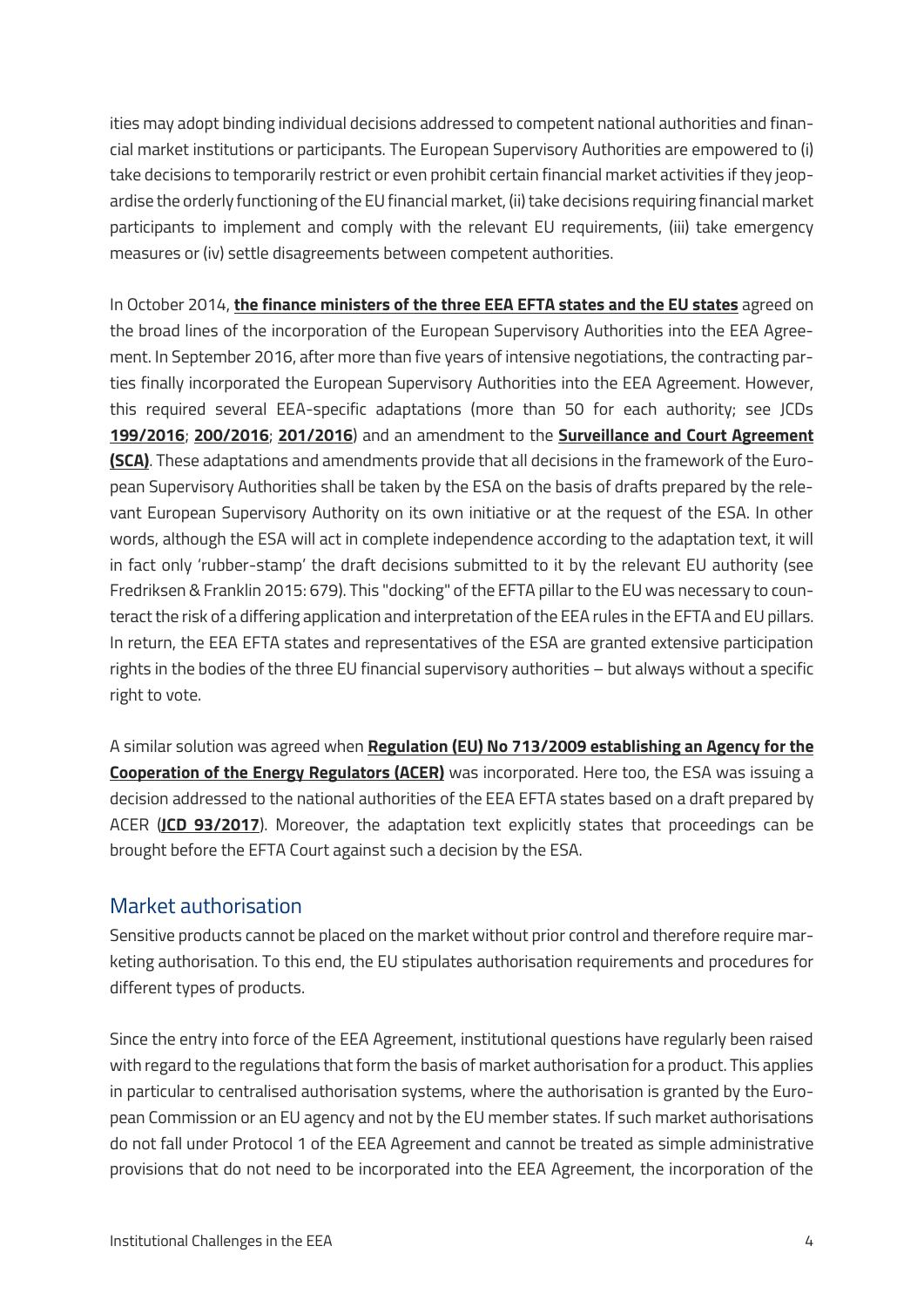corresponding EU acts requires EEA specific adaptations in order to establish the competences for authorisation decisions in the EFTA pillar.

Such authorisations may be granted by the EEA EFTA states, the ESA or the European Commission. For example, the EEA-specific adaptation may stipulate that the EEA EFTA states must adopt a decision "simultaneously and within 30 days of the adoption of the decision" by the EU. This applies inter alia to **[Regulation \(EC\) No 726/2004](https://eur-lex.europa.eu/legal-content/EN/TXT/?qid=1551100033213&uri=CELEX%3A32004R0726)** which sets out Community procedures for the authorisation and supervision of medicinal products for human and veterinary use and for the establishment of a European Medicines Agency, which was incorporated into the EEA Agreement by **[JCD](https://www.efta.int/sites/default/files/documents/legal-texts/eea/other-legal-documents/adopted-joint-committee-decisions/2009%20-%20English/061-2009.pdf)  [61/2009](https://www.efta.int/sites/default/files/documents/legal-texts/eea/other-legal-documents/adopted-joint-committee-decisions/2009%20-%20English/061-2009.pdf)**. In this way, the EEA EFTA states were able to avoid a formal transfer of their decisionmaking power to the EU. Since a decision by the national authorities of the EEA EFTA states must be based on that of the competent EU institution and must be taken within a clearly defined period, homogeneity is maintained. The adaptation text also states that the ESA monitors the implementation of the decisions and applies mutatis mutandis in the event of "disagreement between the Contracting Parties on the interpretation of these provisions [...] in the sense of Part VII of the Agreement", which means that the affected parts of the EEA Agreement could be suspended if there is no agreement.

Similar arrangements have been made for the authorisation of medicinal products and chemicals (**[Regulation \(EC\) No 1907/2006](https://eur-lex.europa.eu/legal-content/EN/TXT/?qid=1551100283470&uri=CELEX%3A32006R1907)**; **[JCD 25/2008](https://www.efta.int/sites/default/files/documents/legal-texts/eea/other-legal-documents/adopted-joint-committee-decisions/2008%20-%20English/025-2008.pdf)**) and also for novel foods (**[Regulation \(EC\) No](https://eur-lex.europa.eu/legal-content/EN/TXT/?uri=CELEX%3A31997R0285&from=DE&lang3=choose&lang2=choose&lang1=EN)  [285/97](https://eur-lex.europa.eu/legal-content/EN/TXT/?uri=CELEX%3A31997R0285&from=DE&lang3=choose&lang2=choose&lang1=EN)**; **[JCD 147/2015](https://www.efta.int/sites/default/files/documents/legal-texts/eea/other-legal-documents/adopted-joint-committee-decisions/2015%20-%20English/147-2015.pdf)**). However, in the case of **[Regulation \(EC\) No 1592/2002](https://eur-lex.europa.eu/legal-content/EN/TXT/?qid=1551100328803&uri=CELEX%3A32002R1592)** establishing common rules in the field of civil aviation and establishing a European Aviation Safety Agency (EASA), the EEA specific adaptation of **[JCD 179/2004](https://www.efta.int/sites/default/files/documents/legal-texts/eea/other-legal-documents/adopted-joint-committee-decisions/2004%20-%20English/179-2004.pdf)** gives EASA the competence to take decisions that are directly applicable throughout the EEA. This model ensures the homogeneity of EEA law but bypasses the decision-making powers of the EEA EFTA states and EFTA institutions. Such a deviation from the two-pillar structure of the EEA was only acceptable to the EEA EFTA states because decisions by the EASA are of a very technical nature and require a high level of expertise. The model also applies to **[Regulation \(EC\) No 216/2008 establishing common rules in the field of civil aviation](https://eur-lex.europa.eu/legal-content/EN/TXT/?qid=1551100347006&uri=CELEX%3A32008R0216)**, which amended Regulation (EC) No 1592/2002 (see **[JCD 163/2011](https://www.efta.int/sites/default/files/documents/legal-texts/eea/other-legal-documents/adopted-joint-committee-decisions/2011%20-%20German/163-2011g.pdf)**).

## Fines and penalties

Issues relating to the two-pillar structure of the EEA also arise where an EU act delegates to the European Commission or to an EU agency the power to impose fines directly on companies. The two-pillar structure implies that the power to impose fines on companies established in the EEA EFTA states must be allocated within the EFTA pillar. For example, the EEA specific adaptation to Regulation (EC) No 1228/2003 on conditions for access to the network for cross-border exchanges in electricity, as set out in **[JCD 146/2005](https://www.efta.int/sites/default/files/documents/legal-texts/eea/other-legal-documents/adopted-joint-committee-decisions/2005%20-%20English/146-2005.pdf)**, states that the European Commission's task of imposing fines on companies shall, for the EEA EFTA states, be carried out by their own regulatory authorities. From the perspective of the EEA EFTA states, this solution may be consistent with the two-pillar structure of the EEA, but in terms of the homogeneity of EEA law, it is questionable whether the regulatory authorities in the EEA EFTA states have the same degree of independence and expertise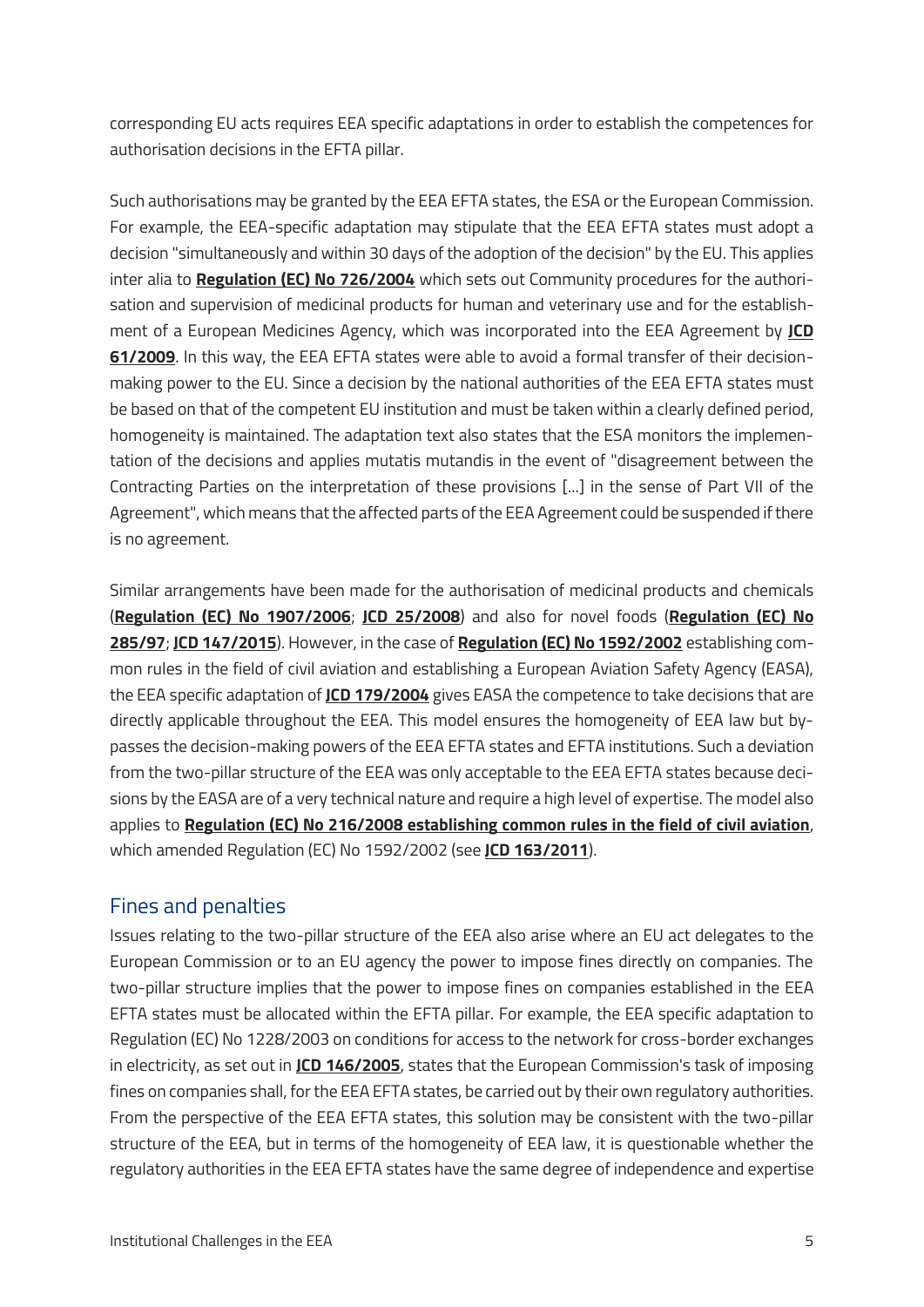as the European Commission. It was also noteworthy that the adaptation text did not require an exchange between the European Commission and the national authorities of the EEA EFTA states on the nature of the fines.

Since **[Regulation \(EC\) No 1228/2003](https://eur-lex.europa.eu/legal-content/EN/TXT/?qid=1551100548566&uri=CELEX%3A32003R1228)** was repealed by **[Regulation \(EC\) No 714/2009](https://eur-lex.europa.eu/legal-content/EN/TXT/?qid=1551100526204&uri=CELEX%3A32009R0714)**, the EEA specific adaptation (JCD 93/2017) states that the task of the European Commission to impose fines on those companies concerned in the EFTA States shall be carried out by the ESA and that appeals against decisions by the ESA shall be lodged with the EFTA Court.

A similar arrangement has been agreed for the **[European Aviation Safety Agency \(EASA\)](https://www.easa.europa.eu/)** (**[Regula](https://eur-lex.europa.eu/legal-content/EN/TXT/?qid=1551100594954&uri=CELEX%3A32008R0216)[tion \(EC\) No 216/2008](https://eur-lex.europa.eu/legal-content/EN/TXT/?qid=1551100594954&uri=CELEX%3A32008R0216)**, **[JCD 163/2011](https://www.efta.int/sites/default/files/documents/legal-texts/eea/other-legal-documents/adopted-joint-committee-decisions/2011%20-%20English/163-2011.pdf)**). As in the case of **[Regulation \(EC\) No 1901/2006](https://eur-lex.europa.eu/legal-content/EN/TXT/?qid=1551100572647&uri=CELEX%3A32006R1901)** on medicinal products for paediatric use, the adaptation text provides that fines against market authorisation holders established in an EEA EFTA state are to be imposed by the ESA (see **[JCD 192/2017](https://www.efta.int/sites/default/files/documents/legal-texts/eea/other-legal-documents/adopted-joint-committee-decisions/2017%20-%20English/192-2017.pdf)**). However, the adaptation text also states that the European Commission will make its own assessment before the ESA decides on fines and will submit to the ESA a proposal for the measures to be taken. This commitment to close cooperation between the ESA and the European Commission is necessary, since the European Commission is responsible for the adoption of market authorisations and should therefore also be responsible for imposing fines in the event of infringements of its decisions.

Another example can be found in the above-mentioned Regulation (EC) No 726/2004 on the authorisation and supervision of medicinal products for human and veterinary use, which allows the European Commission to impose fines on market authorisation holders. Similar to the first version of the regulation on cross-border trade in electricity (Regulation (EC) No 1228/2003, JCD 146/2005), the EEA EFTA states and the EU have agreed that, as regards the authorisation of medicinal products for human and veterinary use, this task will be performed by their national regulatory authorities in relation to the EEA EFTA states (see **[JCD 61/2009](https://www.efta.int/sites/default/files/documents/legal-texts/eea/other-legal-documents/adopted-joint-committee-decisions/2009%20-%20English/061-2009.pdf)**). However, the adaptation text explicitly states that the decisions of these regulatory authorities are based on a proposal by the European Commission.

Finally, the European Commission can act in the field of **[competition](http://www.eftasurv.int/competition/)** in almost all cross-border cases between the EU and the EEA EFTA States. As a result, the European Commission can directly impose fines on companies domiciled in the EEA EFTA states.

## **Conclusions**

The EEA Agreement and its institutions have been strongly influenced by the obligation to dynamically incorporate new EU law into the EEA Agreement. Over 5,000 new EU acts have been incorporated since the entry into force of the EEA Agreement. The majority of these acts easily fit into the existing institutional framework of the EEA and thus could have been incorporated without specific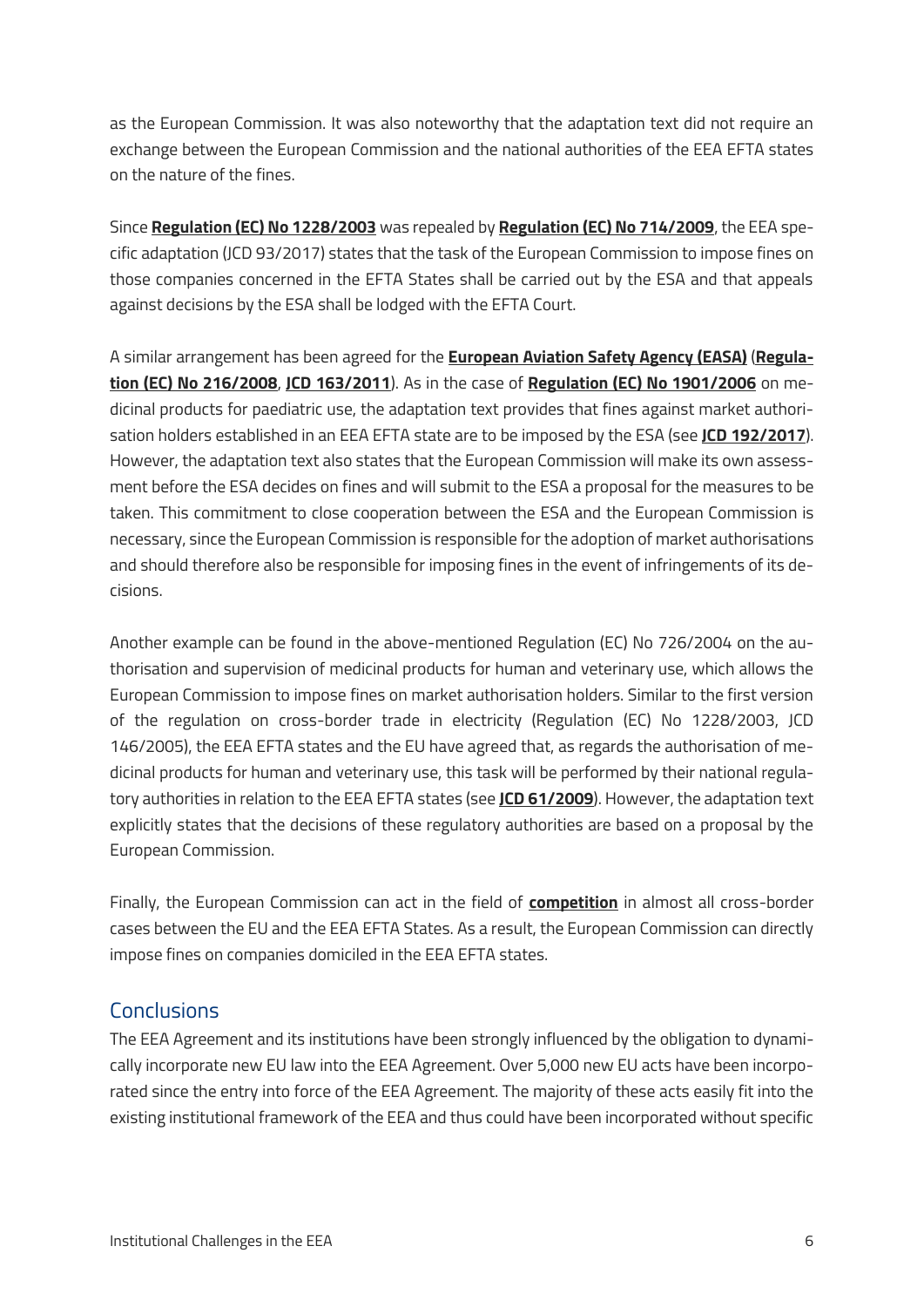adaptations. However, some legal acts contained specific institutional requirements. It was therefore necessary for the contracting parties to first clarify where exactly the institutional competences enshrined in the relevant EU act would be located within the two-pillar structure of the EEA.

Since the entry into force of the EEA, a multitude of ad hoc rules for EEA decision-making and surveillance have been added to the EEA's two-pillar structure. Specific rules were necessary as the institutions of the EFTA pillar reflect the main features of the EU institutions but do not fully correspond to them. If, for example, an EU legal act assigns to an EU agency the task of taking binding decisions, this task for the EEA EFTA states can in principle be assigned to their national authorities, the Standing Committee, the ESA or even to a corresponding EU agency. The decisive factor here is the salience of the policy area. For example, the EEA EFTA states are more willing to give the EU a central role in highly technical issue areas such as aviation than in more sensitive issue areas such as financial services.

The institutions of the EFTA and EU pillars are not identical because new institutions have been created on the EU side - such as the EU agencies and other decentralised bodies - after the EEA Agreement entered into force. In addition, the existing institutions have been given new powers as a result of the further deepening of European integration. These integration steps are not reflected in the main part of the EEA Agreement, which is more or less static. Indeed, as long as the legal nature of the EEA Agreement remains that of a simple international agreement and thus deviates from the legal nature of the EU, the institutions of the EFTA and EU pillars cannot have the same tasks and competences. Thus, EEA specific adaptations are repeatedly necessary in order to incorporate new EU acts into the EEA Agreement.

Although the institutional challenges to the EEA outlined in this article are similar and are often linked to the establishment of EEA relevant EU agencies, no uniform approach to solving such institutional issues has yet emerged. Instead, each case is considered separately, which leads to differing regulations and further increases the complexity of the institutional structure in the EEA. However, certain definite patterns can be discerned from the experience of past years. A first pattern is the strengthening of the ESA vis-à-vis the EEA EFTA states, for example by the fact that decisionmaking powers have not been assigned to the Standing Committee or the national authorities of the EEA EFTA states, but directly to the ESA.

A second observation is a stronger link between the ESA and EU institutions. The dialogue between the European Commission and the ESA has always been intensive. However, the linkage between the EFTA and EU pillars of the EEA has been further enhanced by the integration of the EEA EFTA states and EFTA institutions into the various bodies of the EU agencies.

This development reveals an often forgotten characteristic of the two-pillar structure. Although the basic idea of the two-pillar structure is to ensure largely autonomous decision-making within the two pillars, the institutional framework of the EEA is also intended to bring the EU and the EEA EFTA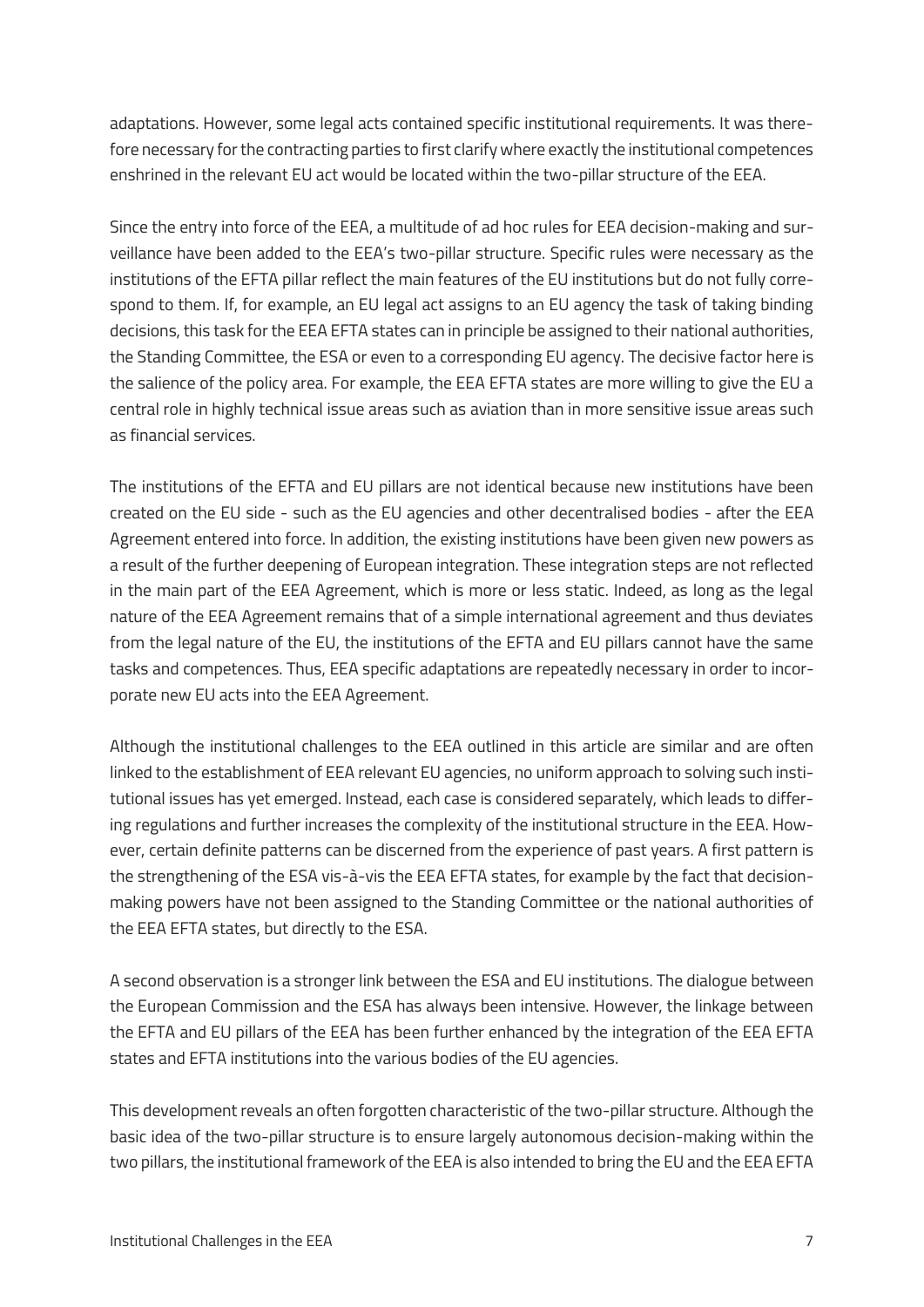states closer together. This does not only apply to the common institutions. On the contrary, all the bodies of the two pillars are constantly engaged in formal and informal exchanges.

However, it should also be noted that individual legal acts have reached the limits of what can still be described as the classic two-pillar model. This applies in particular to the extensive competence of the relevant EU agency in the very technical areas of aviation and, in future, probably also rail transport (see the pending adoption of **[Regulation \(EU\) 2016/796 on the Railway Agency](https://eur-lex.europa.eu/legal-content/EN/TXT/?qid=1551100656664&uri=CELEX%3A32016R0796)**). In the area of data protection, too, a very close link to the European Data Committee and thus to the EU pillar was recently formed with the incorporation of **[Regulation \(EU\) 2016/679 on the protection](https://eur-lex.europa.eu/legal-content/EN/TXT/?qid=1551100682451&uri=CELEX%3A32016R0679)  [of natural persons with regard to the processing of personal data](https://eur-lex.europa.eu/legal-content/EN/TXT/?qid=1551100682451&uri=CELEX%3A32016R0679)** (**[JCD 154/2018](https://www.efta.int/sites/default/files/documents/legal-texts/eea/other-legal-documents/adopted-joint-committee-decisions/2018%20-%20English/154-2018.pdf)**). This inevitably has an impact on the characterisation of political cooperation in the EEA as intergovernmental or supranational. As long as the two-pillar structure remains in place, this cooperation will in principle remain intergovernmental. However, the various additional decision-making rules outlined here have also established supranational or quasi-supranational governance modes in the EEA (see separate contribution).

The future of the institutional framework of the EEA is essentially determined by the development of EU law and its compatibility with the principles of the two-pillar structure. If the EEA EFTA states wish to safeguard the functioning of the EEA, they will continue to depend on the political leeway to interpret the two-pillar structure in a flexible way.

# To cite this article

Frommelt, Christian (2019): Institutional Challenges in the EEA. Analysis. efta-studies.org.

## Sources and Further Reading

Arnesen, F. Fredriksen, H., Graver, H.-P., Mestad, O. and Vedder, C. (Eds.) (2018). Agreement on the European Economic Area. A Commentary. Baden-Baden: Nomos.

Baur, G. (2016). Decision-Making Procedure and Implementation of New Law. In C. Baudenbacher (Ed.), The Handbook of EEA law (pp. 45-69). Cham: Springer International Publishing.

Baur, G. (2016). Suspension of Parts of the EEA Agreement: Disputes About Incorporation, Consequences of Failure to Reach Agreement and Safeguard Measures. In C. Baudenbacher (Ed.), The Handbook of EEA law (pp. 69-85). Cham: Springer International Publishing.

Dystland, M., Finstad, F. and Sorebo, I. (2018). Part VII: Institutional provisions, Chapter 2: The decision making procedure (Article 97-104). In F. Arnesen, H. Fredriksen, H.-P. Graver, O. Mestad and C. Vedder (Eds.) (2018). Agreement on the European Economic Area. A Commentary (pp. 792-824). Baden-Baden: Nomos.

Fredriksen, H. (2018). Part VII: Institutional provisions, Chapter 3: Homogeneity, surveillance procedure and settlement of disputes (Article 105-108). In F. Arnesen, H. Fredriksen, H.-P. Graver, O. Mestad and C. Vedder (Eds.) (2018). Agreement on the European Economic Area. A Commentary (pp. 825-839). Baden-Baden: Nomos.